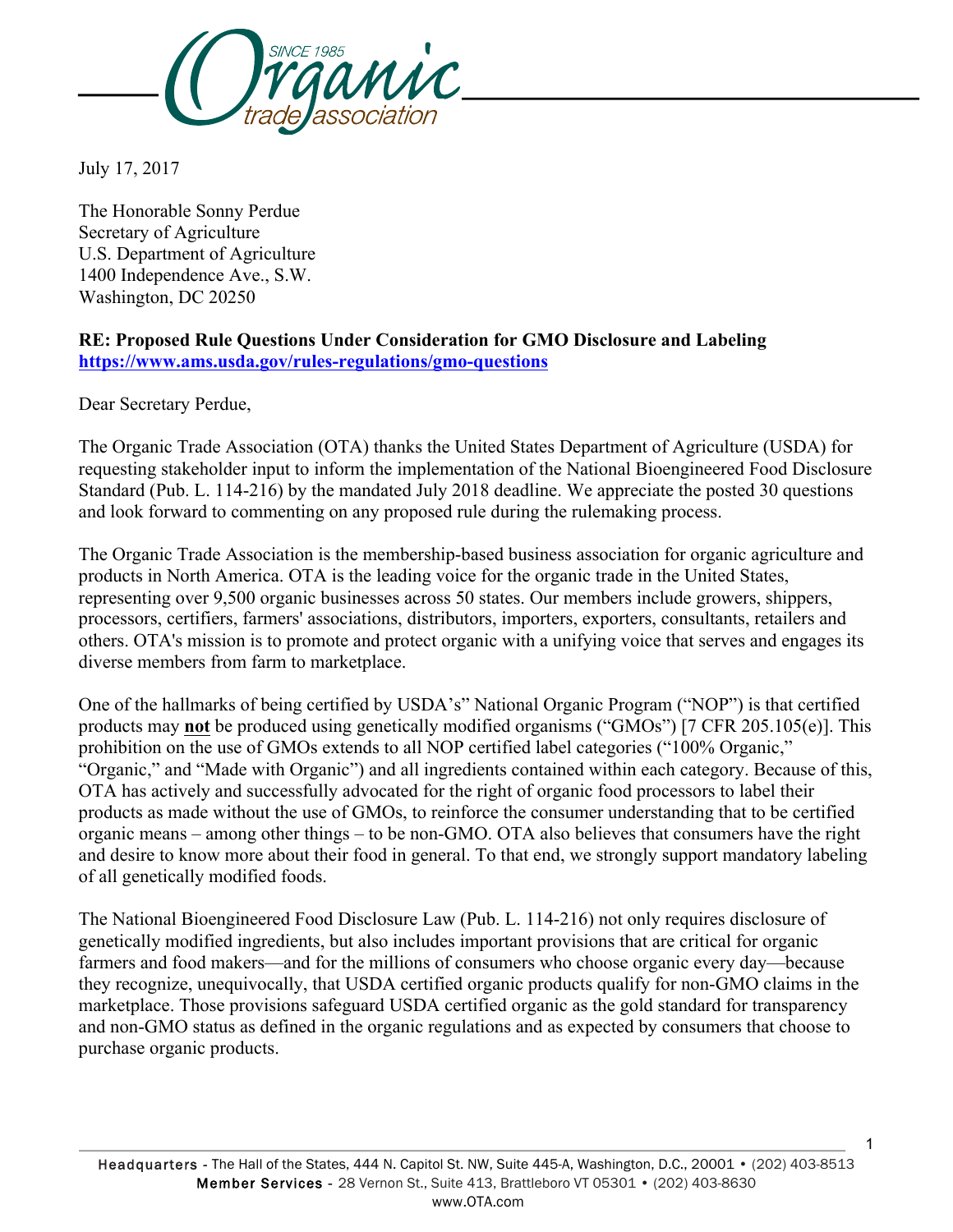

Consistent with the statute and the related USDA Policy released since the labeling law was signed, the Organic Trade Association requests a final rule that will put into action the following key organic provisions:

- USDA shall consider organic certification sufficient to make a claim regarding the absence of bioengineering in the food, such as "not bioengineered," "non-GMO," or another similar claim;
- The final rule should clearly state that products exempt from mandatory disclosure as bioengineered foods, such as milk from cows fed genetically modified feed, must not by default automatically qualify for an absence claim solely because the food is not required to bear a disclosure;
- No proposed rules for bioengineered food disclosure will require that modifications be made to the USDA organic regulations; and
- No certified organic products will require disclosure as bioengineered.

We also strongly urge USDA to:

- Recognize "non-GMO" or other similar phrases as acceptable shorthand term for "not produced" using genetic engineering/bioengineering"
- Use its authority and broadly interpret the definition of "bioengineering" to include highly refined products such as oils or sugars derived from bioengineered crops, and
- Establish a clear mechanism for public comment on any future determinations regarding whether genetic modification techniques will require labeling.

In support of these organic provisions and other related areas, we have provided more detailed answers to the following questions USDA is requesting feedback on:

### **USDA Question: How should AMS craft language in the regulations acknowledging that animals consuming bioengineered feed are exempt from the disclosure requirements as bioengineered solely because they fed on bioengineered feed? (Sec. 293(b)(2)(A))**

**OTA Response:** *The final rule should clearly state that products exempt from disclosure, such as milk or other dairy or livestock products from animals fed bioengineered feed, should not by default automatically qualify for a "non-GMO" label claim.*

The USDA organic label certifies that a product has been made through a *process* in which all organic production standards (such as soil fertility requirements, pest management practices, contamination prevention measures and livestock production practices and inputs) have been followed. This means that excluded methods (GMOs) are prohibited at all stages of the process and extends to inputs including livestock feed that must be certified organic. More explicitly, the term "non-GMO" when applied to certified organic milk, meat and eggs means that the animals have not been fed genetically modified feed because the organic regulations require that no GMOs may be used in the production of organic agricultural products. Compliance is verified through the robust and auditable NOP certification process that includes periodic testing for prohibited substances such as pesticides, heavy metals and GMOs.

Organic certification is an example of a  $3<sup>rd</sup>$  party verification system that may be used to substantiate a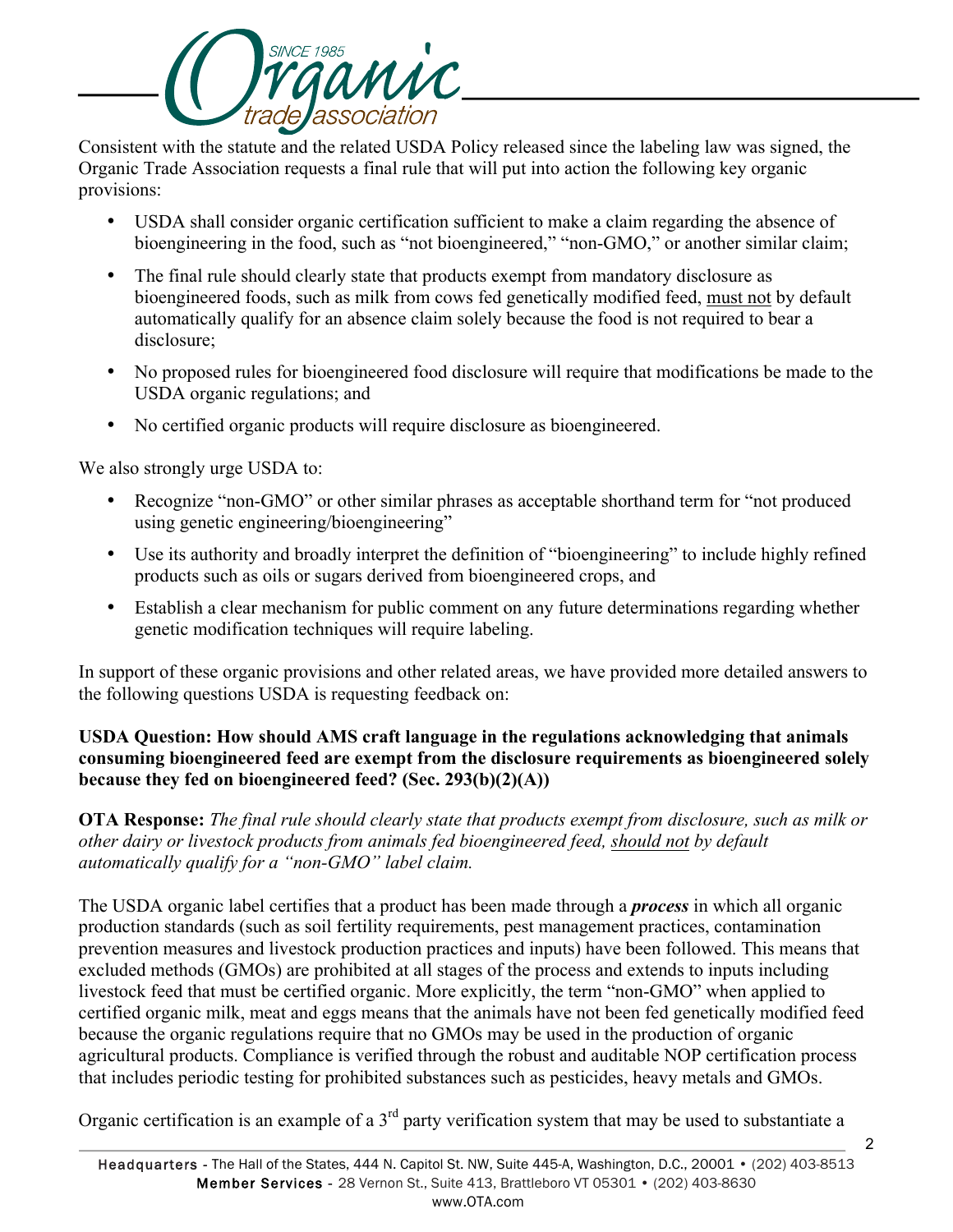

"non-GMO" claim on food product based on the requirements of the organic regulations. Consistent with the law, products that do not require bioengineering disclosure through this program however must not by *default* automatically qualify for a "not bioengineered' or "non-GMO" claim.

Section 294 (c) of Pub. L. 114-216 states:

A food may not be considered to be 'not bioengineered', 'non-GMO', or any other similar claim describing the absence of bioengineering in the food solely because the food is not required to bear a disclosure that the food is bioengineered under this subtitle.

OTA strongly supports this provision and the final regulations should clearly apply this condition to products derived from animals that have consumed bioengineered feed. To allow absence claims on products from animals fed genetically modified feed would be inconsistent with the USDA organic regulations and it would be inconsistent with the USDA Food Safety and Inspection Service (FSIS) policy on approving non-GMO claims on meat, poultry and egg products. As a policy matter and in response to Pub. L. 114-216, FSIS will only approve "negative claims" for meat, poultry and egg products that do not contain bioengineered ingredients or that are derived from livestock that do not consume bioengineered feed and that contain the terms "genetically modified organism" or "GMO".

Consistent with Pub. L. 114-216, the final rule must state that products exempt from mandatory disclosure as bioengineered foods, such as milk from cows fed genetically modified feed, do not qualify for a non-GMO claim. To do otherwise would be inconsistent with the USDA organic regulations and with the USDA Food Safety and Inspection Service (FSIS) policy and would ultimately mislead consumers and create confusion in the marketplace.

**USDA Question: Although the Law states that the definition of bioengineering shall not affect any other definition, program, rule, or regulation of the Federal government, could there be potential areas of confusion between the definition of bioengineering as used in the Law and others similar terms used by the Federal government? If so, what are the potential remedies that could be added to this regulation to alleviate any confusion between this definition and others by the Federal government? (Sec. 292(b))**

#### **OTA Response:** *GMO food disclosure regulations must include language that explicitly protects the USDA organic regulations from any modifications as a result of the GMO food disclosure rule.*

OTA thanks USDA for clarifying in policy that the rules for bioengineered food disclosure **will not** require that modifications be made to the USDA organic regulations. The conditions expressed in USDA's Policy Memorandum entitled "Consistency with the AMS National Organic Program" should also be clearly stated in the final GMO food disclosure regulations.

Over the past 15 years, USDA's NOP has developed an extensive body of federal regulations relating to GMOs. This includes USDA policy statements, instructions to certifiers and certified operations, and USDA fact sheets/educational materials for the public, all of which are available on the NOP website. Furthermore, the federal advisory board that advises the Secretary of Agriculture in setting organic standards (National Organic Standards Board) just completed three years of work through a transparent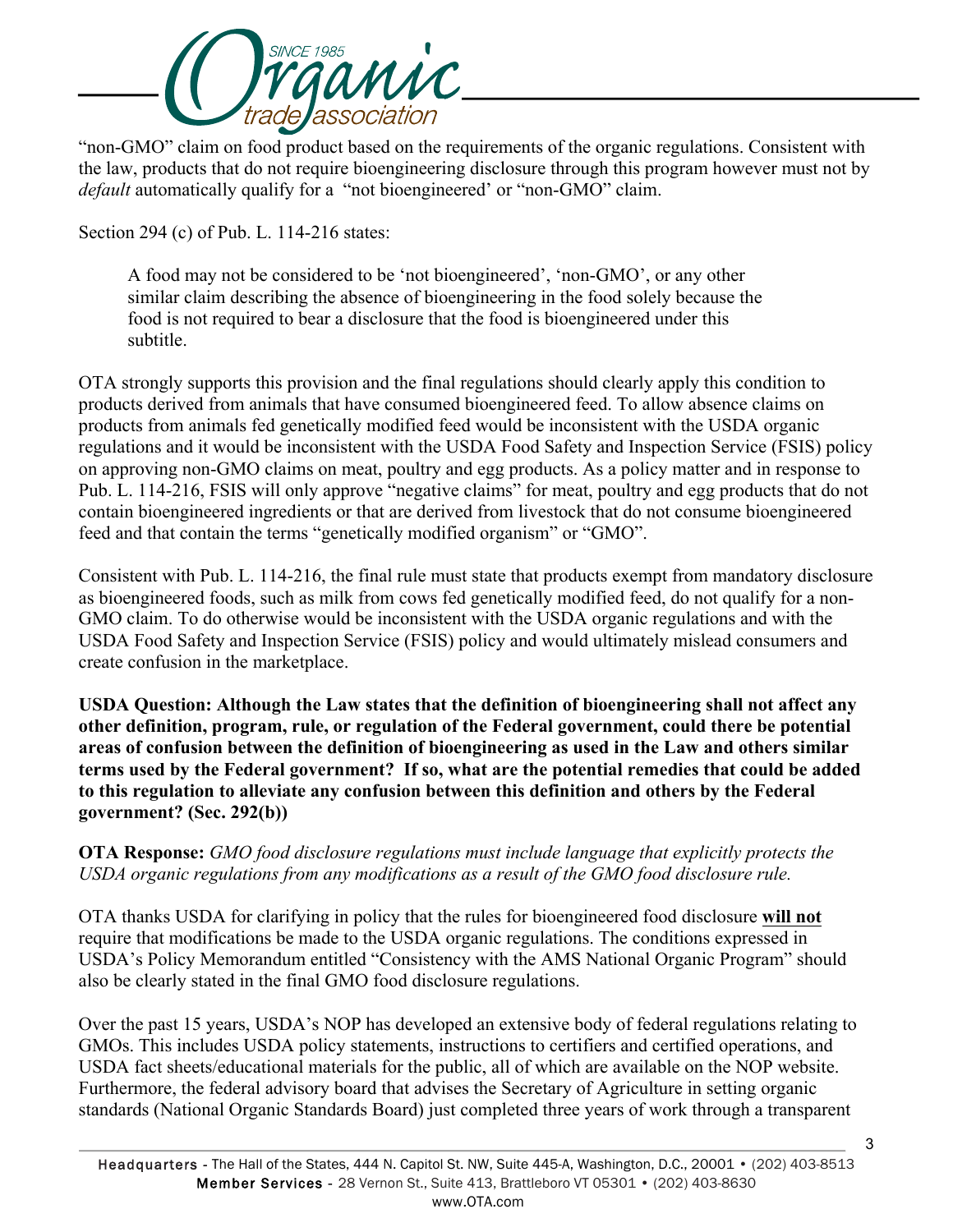

and public process and unanimously passed a recommendation<sup>1</sup> to NOP on "excluded methods" terminology" further clarifying the methods that are prohibited under the organic regulations.

As AMS moves forward and implements Pub. L. 114-216, it is critical that the language addressing consistency with certain laws, found in section 299 (f)(2), is clearly interpreted and translated through rulemaking in such a way that will protect the definitions and practices that are currently established under the NOP organic regulations and any USDA NOP rulemaking or guidance in process.

Section 299 (f)(2) of Pub. L. 114-216 states:

"the Secretary shall consider establishing consistency between the national bioengineered food disclosure standard established under this section and the Organic Foods Production Act of 1990 (7 U.S.C. 6501 et seq.) and any rules or regulations implementing that Act."

Contrary to the intent, there is concern that this provision may actually lead to a revision to the organic regulations to bring consistency with the standards established under Pub. L. 114-216. As clarified through USDA's Policy Memorandum on "Consistency with the AMS National Organic Program," this is not the intent and should not be interpreted as such.

The AMS policy was written to ensure that any new proposed regulations or specifications of Pub. L. 114-216 comply with its policy. Central to avoiding conflict and protecting the organic standards, the policy states:

When proposing standards for national bioengineered food disclosure program, AMS policy will be as follows:

- No certified organic products will require disclosure as bioengineered; and
- No proposed rules for bioengineered food disclosure will require that modifications be made to the USDA organic regulations.

The definition and prohibition on excluded methods are well established in the regulations of NOP, and the organic industry has grown alongside these requirements from its \$3 billion in annual sales in 2001 to \$43 billion today. To avoid extensive disruption and economic hardship within the organic industry and maintain consumer confidence, it is critical that USDA ensure that the rules for mandatory GMO food disclosure adopt the language included in the AMS policy that no proposed rules for bioengineered food disclosure will require that modifications be made to the USDA organic regulations.

### **USDA Question: What terms should AMS consider interchangeable with 'bioengineering'? (Sec. 291(1))**

**OTA Response:** *OTA urges the final rule to recognize "non-GMO" or other similar phrases as acceptable shorthand term for "not produced using genetic engineering/bioengineering."*

Organic consumers are highly familiar with the acronyms "GMO" and "GM." As stated in the previous

<sup>&</sup>lt;sup>1</sup> NOSB Materials/GMO Subcommittee Proposal: Excluded Methods Terminology (August 30).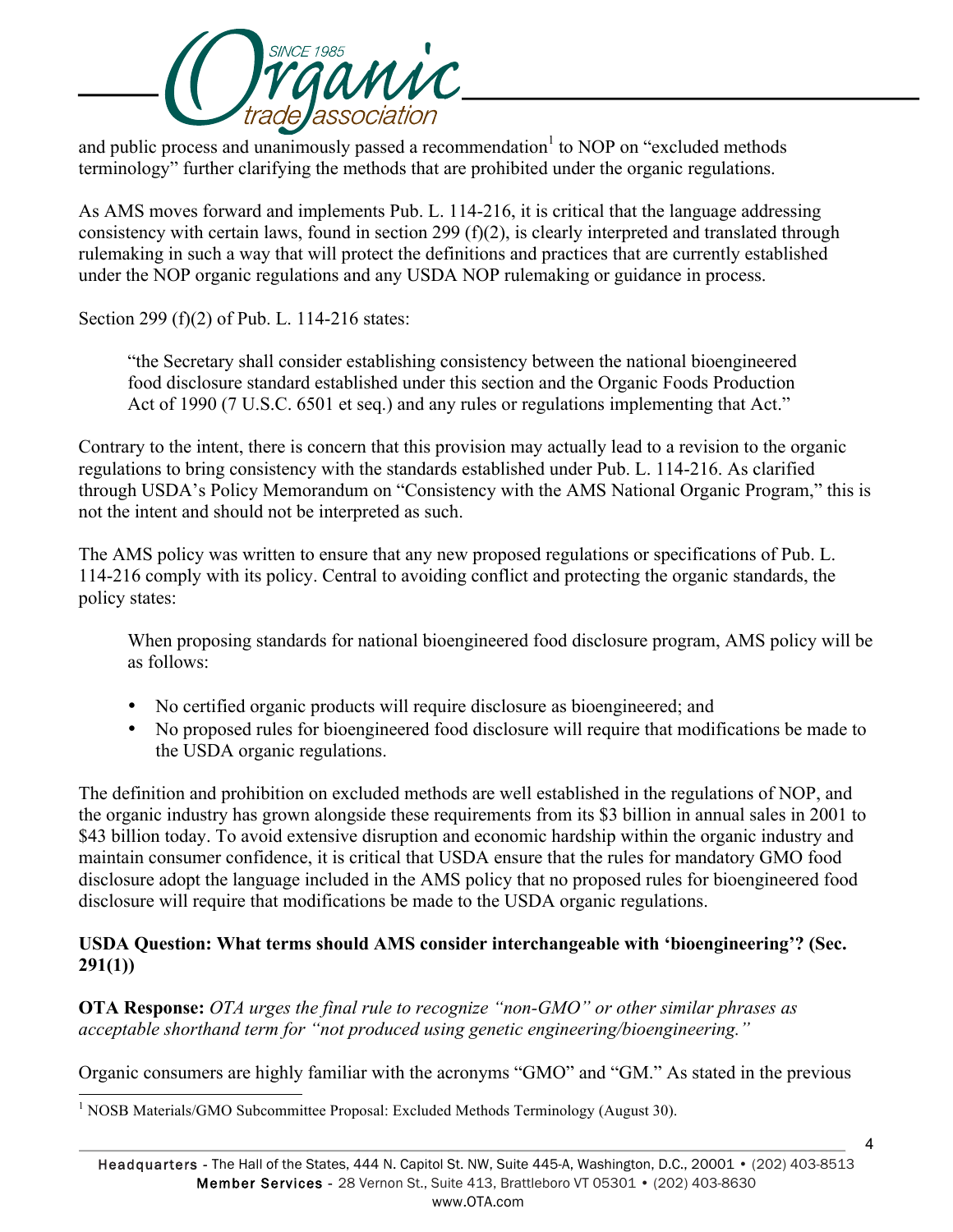

question, over the past 15 years, USDA's NOP has developed an extensive body of federal regulations relating to GMOs. All communications regarding genetic engineering from NOP since 2000 refer to "GMOs." This includes USDA policy statements, instructions to certifiers and certified operations, and USDA fact sheets/educational materials for the public, all of which are available on the NOP website. In fact, USDA's web page on this exact issue is entitled "GMO Disclosure & Labeling."

The term "non-GMO" has become established shorthand in communicating the regulations of NOP, among companies in the industry, and among consumers, as a *process* claim associated with NOP organic certification. For this reason, the final rule on GMO food disclosure should allow the term "non-GMO" and other similar phrases as suitable shorthand for "not produced using genetic engineering (or bioengineering)." Examples of similar phrases include "produced without GMO ingredients," "made without the use of GMOs" and "contains non-GMO ingredients only."

Since 1997, the organic industry has grown from \$3 billion to over \$40 billion. This growth has been accompanied by the acceptance of the term "non-GMO" on an organic product as shorthand for "not produced using bioengineering." If the final rule were to discourage or not allow the use of "non-GMO," this would cause extensive disruption and economic hardship within the organic industry.

# **USDA Question: Will AMS require disclosure for food that contains highly refined products, such as oils or sugars derived from bioengineered crops? (Sec. 291(1)(A))**

# **OTA Response:** *OTA urges USDA to use its authority and broadly interpret the definition of "bioengineering" to include highly refined products*

After the GMO labeling bill was introduced in June 2016, many were rightly concerned by the U.S. Food and Drug Administration's (FDA) comments<sup>2</sup> that it would read the bill narrowly to not cover highly processed products such highly refined oils or sugars, or emerging technologies such as gene editing. Since then, the Office of General Council at USDA has clarified its authority of the scope and applicability of the proposed legislation. USDA clarified that the proposed legislation:

- Provides authority to mandate labeling of food including all commercially grown GMO corn, soybeans, sugar, and canola crops used in food today;
- Provides authority to require labeling of food products that contain genetically modified material resulting from gene editing techniques;
- Provides authority to mandate labeling of food, including products that may contain highly refined oils, sugars, or high fructose corn syrup produced or developed from genetic modification techniques.

USDA's interpretation clarifies that the definition of "bioengineering" in Pub. L. 114-216 does not need to solely require the presence of genetic material nor does it need to be solely limited to recombinant deoxyribonucleic acid (rDNA) techniques. In a colloquy on July 12, 2016, Ranking Member of the Senate Agriculture Committee Senator Debbie Stabenow (D-Mich.) reiterated the broad authority of USDA to include a wide range of ingredients, including highly refined and gene-edited ingredients. Senator Stabenow stated, "This bill gives USDA broad authority to determine . . . which foods will be subject to

 $2$  FDH/HHA Technical Assistance on Senate Agriculture Committee draft legislation to establish a national disclosure standard for bioengineered foods (EDW16734), June 27, 2016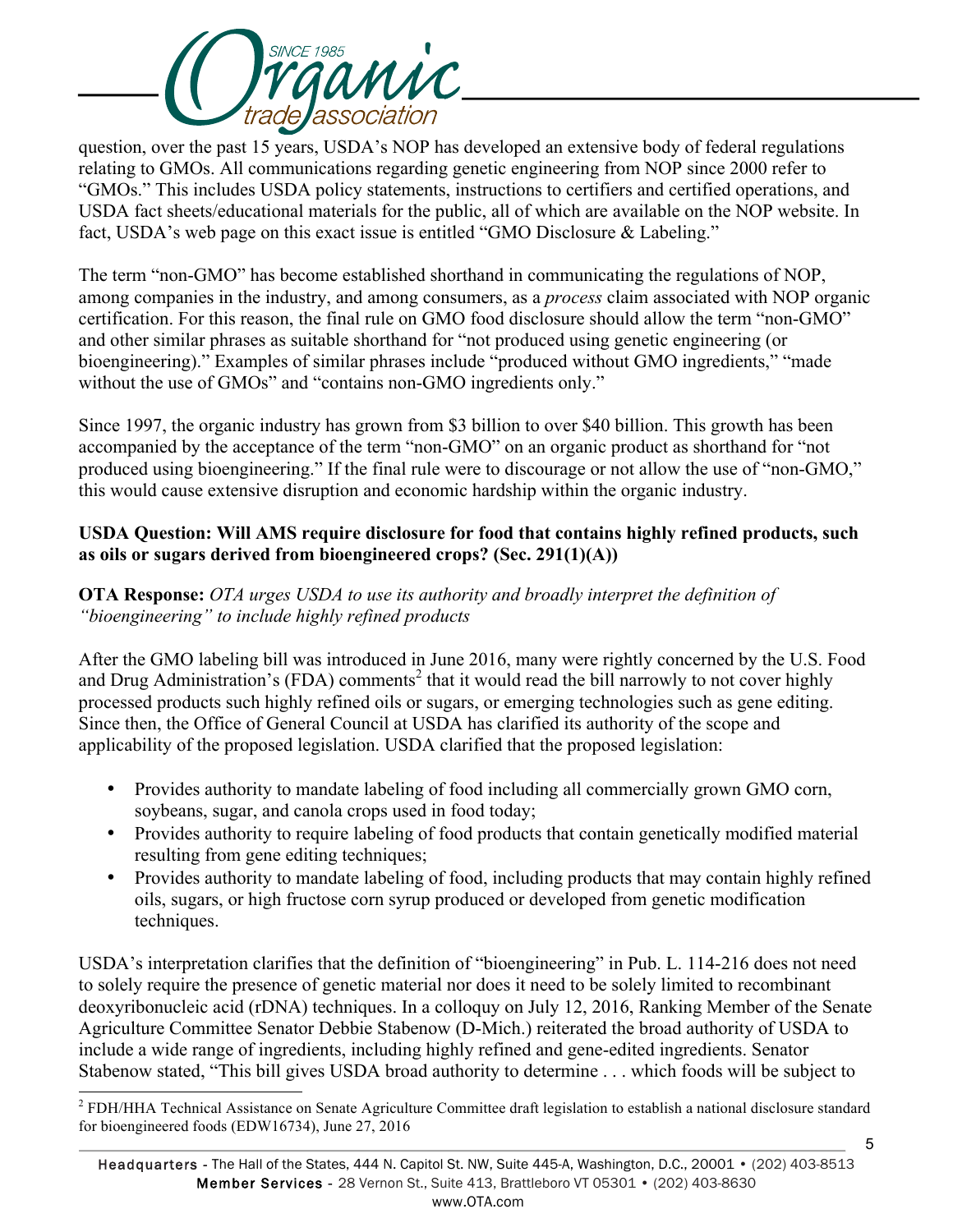

this bill's mandatory disclosure standard, including highly refined products derived from GMO crops and products developed using gene editing techniques."3 More specifically, she clarified that "this bill does not prohibit the labeling of highly refined products derived from GMO crops including soybean oil made from GMO soybeans, high fructose corn syrup made from GMO corn, and sugar made from GMO sugar beets $"^4$ 

OTA strongly agrees. In establishing the mandatory disclosure standard, OTA urges USDA to use the authority it has to implement the definition of "bioengineering" in Pub. L. 114-216 broadly enough to ensure that a wide range of products, which include ingredients derived from bioengineering, are subject to mandatory disclosure. We believe that a narrow interpretation of the definition would be contrary to the promise<sup>5</sup> of Pub. L. 114-216 and would not result in "25,000 more products" being subject to mandatory disclosure requirements compared to Vermont Act 120 and other state disclosure requirements. An overly narrow interpretation could potentially exclude a significant portion of the market from disclosure requirements, undermining both the legislative authority of Pub. L. 114-216 and reasonable consumer expectations.

#### **USDA Question: If a manufacturer chooses to use an electronic or digital link to disclose a bioengineered food, what requirements should AMS implement for an electronic or digital link disclosure? (Sec. 293(b)(2)(D))?**

**OTA Response:** *OTA strongly objects to the notion that QR codes are an adequate disclosure of GMO labeling.*

We view on-pack text disclosure as the most direct and transparent route to communicate with the consumer about the GMO content of a product. While we hope that food companies will disclose the presence of GMOs through on-package text or the USDA symbol—as consumers overwhelmingly want, we recognize that some companies may use the digital disclosure option. Therefore, USDA needs to have strong rules to make sure that digital disclosures made using QR codes consistently scan every time, work in all conditions, and are easily accessible for consumers who don't have smartphones.

### **USDA Question: What other factors or conditions should AMS consider under which a food is considered a bioengineered food? (Sec. 293(b)(2)(C))**

# **OTA Response:** *A mechanism is needed for public comment on advances in GE technology.*

USDA has the authority to apply the definition of bioengineering Pub. L. 114-216 broadly to include genetic engineering technologies other than rDNA. Limiting the definition only to foods with ingredients derived from rDNA would unduly exclude foods derived from newer technologies like CRISPR gene editing or RNA interference (RNAi). As mentioned earlier, both Senator Stabenow's colloquy and the USDA General Counsel Jeffrey Prieto's letter to Senator Stabenow support interpreting the definition of bioengineering broadly enough to encompass technologies other than rDNA.

<sup>&</sup>lt;sup>3</sup> See 162 Cong. Rec. S4994 (daily ed. July 12, 2016).<br><sup>4</sup> *Id.*<br><sup>5</sup> In numerous press releases, postings on social media and public statements, Ranking Member Stabenow stated that Pub. L. 114-216 would require 25,000 more products would be subject to mandatory disclosure requirements compared to Vermont Act 120 and other state disclosure requirements.